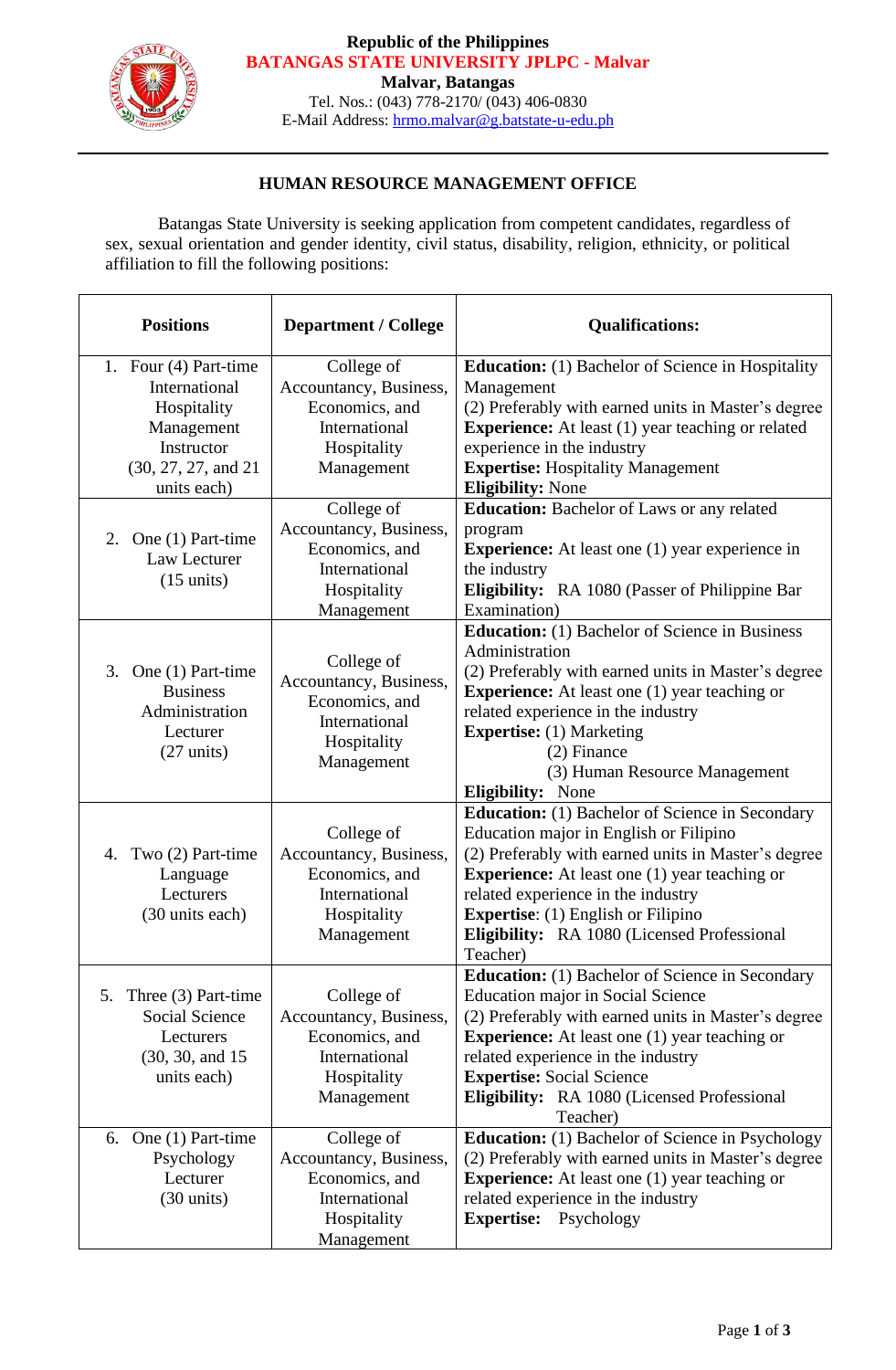

#### **Republic of the Philippines BATANGAS STATE UNIVERSITY JPLPC - Malvar**

**Malvar, Batangas**

Tel. Nos.: (043) 778-2170/ (043) 406-0830 E-Mail Address: [hrmo.malvar@g.batstate-u-edu.ph](mailto:hrmo.malvar@g.batstate-u-edu.ph)

### **HUMAN RESOURCE MANAGEMENT OFFICE**

|                                                                                       |                                                                                                      | Eligibility: RA 1080 (Registered                                                                                                                                                                                                                                                                                                                                            |
|---------------------------------------------------------------------------------------|------------------------------------------------------------------------------------------------------|-----------------------------------------------------------------------------------------------------------------------------------------------------------------------------------------------------------------------------------------------------------------------------------------------------------------------------------------------------------------------------|
|                                                                                       |                                                                                                      | Psychometrician)                                                                                                                                                                                                                                                                                                                                                            |
| 7. One (1) Part-time<br>Mathematics<br>Lecturer<br>$(25 \text{ units})$               | College of<br>Accountancy, Business,<br>Economics, and<br>International<br>Hospitality<br>Management | <b>Education:</b> (1) Bachelor of Science in Secondary<br>Education major in Mathematics or related<br>programs<br>(2) Preferably with earned units in Master's degree<br><b>Experience:</b> At least one (1) year teaching or<br>related experience in the industry<br><b>Expertise:</b> Mathematics<br>Eligibility: RA 1080 (Licensed Professional<br>Teacher)            |
| 8. One (1) Part-time<br>Accounting<br>Lecturer<br>$(27 \text{ units})$                | College of<br>Accountancy, Business,<br>Economics, and<br>International<br>Hospitality<br>Management | <b>Education:</b> Bachelor of Science in Accountancy<br>or related programs<br><b>Experience:</b> At least one (1) year experience in<br>the industry<br><b>Expertise:</b> Accounting and Taxation<br>Eligibility: RA 1080 (Certified Public<br>Accountant)                                                                                                                 |
| 9. One (1) Part-time<br><b>Physical Education</b><br>Lecturer<br>$(24 \text{ units})$ | College of<br>Accountancy, Business,<br>Economics, and<br>International<br>Hospitality<br>Management | <b>Education:</b> (1) Bachelor of Science in Secondary<br>Education major in MAPEH or related programs;<br>(2) Preferably with at least earned units in<br>Master's degree<br><b>Experience:</b> At least one (1) year teaching or<br>related experience in the industry<br><b>Expertise: Physical Education</b><br>Eligibility: RA 1080 (Licensed Professional<br>Teacher) |
| 10. Two (2) Part-time<br><b>NSTP</b> Lecturer<br>(30 units each)                      | College of<br>Accountancy, Business,<br>Economics, and<br>International<br>Hospitality<br>Management | <b>Education:</b> (1) Bachelor of Science in Secondary<br>Education<br>(2) Preferably with earned units in Master's degree<br><b>Experience:</b> At least one (1) year teaching or<br>related industry experience<br><b>Expertise: Secondary Education</b><br>Eligibility: RA 1080 (Licensed Professional<br>Teacher)                                                       |

## **Salary Grade: Minimum salary rate is 177.63 / hr (subject to change per evaluation results of documents)**

Qualified applicants may send the following documents at [recruitment.malvar@g.batstate-u.edu.ph](mailto:recruitment.malvar@g.batstate-u.edu.ph) with the subject **ATTN: Application for Part-Time Lecturer.** 

1. Application letter with applicant's signature addressed to:

### **Dr. PHILIP Y. DEL ROSARIO**  Chancellor Batangas State University JPLPC – Malvar

### Thru: **FLORINA P. SANTIAGO, MSC, RPm** Head, HRMO Batangas State University JPLPC – Malvar